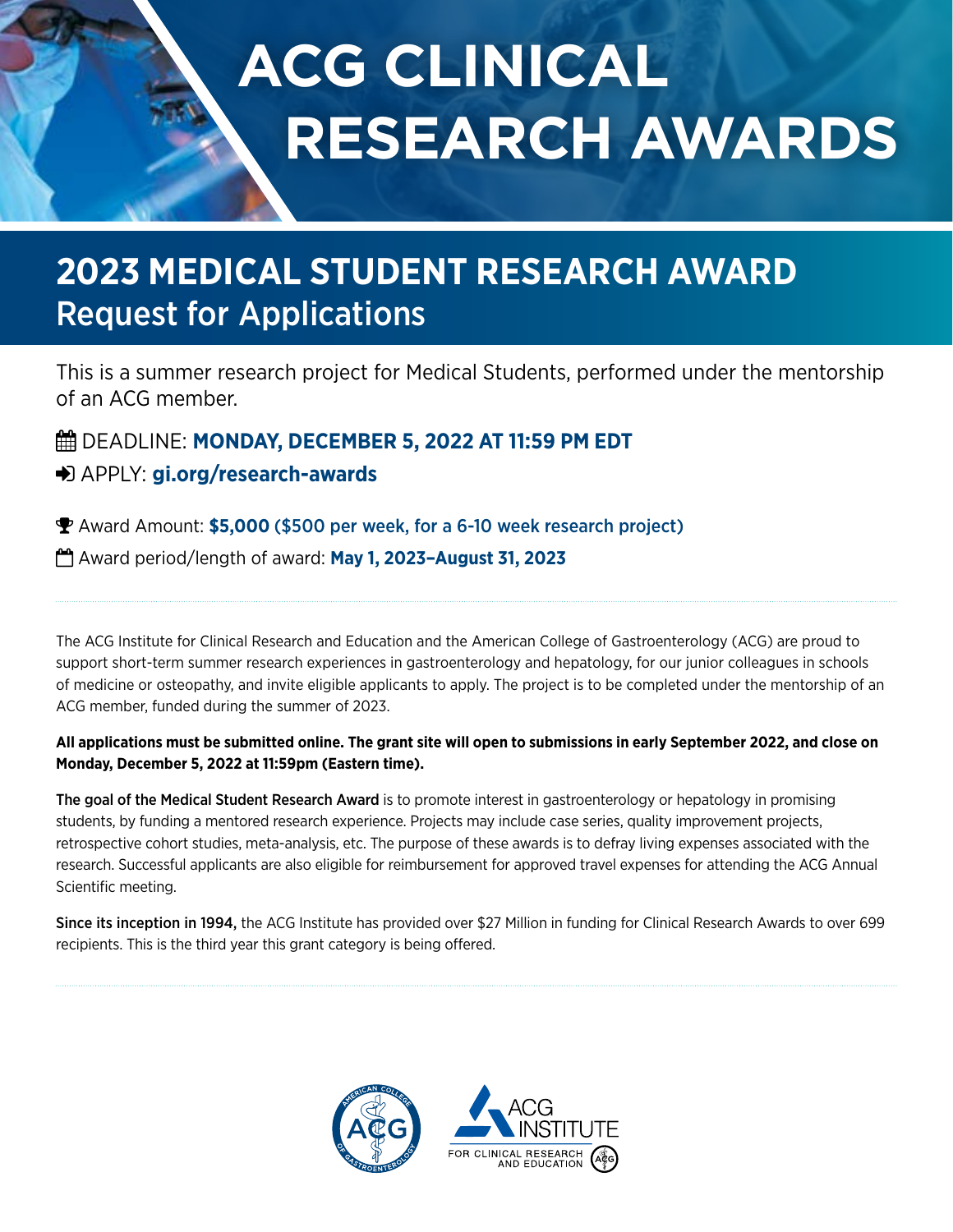# **GRANT OVERVIEW**

A key mission of the ACG and its Institute for Clinical Research and Education is to fund innovative patientoriented research awards. For the purposes of these awards, patient-oriented research is defined as:

- 1. Research conducted with human subjects
- 2. Research on new diagnostic and therapeutic interventions
- 3. Research on material of human origin, such as tissues and specimens

4. Research that is translational in nature; i.e., has direct applicability to clinical care

*Note: Studies involving animals will not be considered unless the work cannot be done in humans.* 



The ACG Clinical Research Awards are a project of the ACG Institute and are supported by charitable contributions to the Institute's annual fundraising campaign – The G.U.T. Fund.

| <b>ELIGIBILITY</b>                                         | ← ACG Membership Requirement:<br>*Important! The Mentor must be an ACG member in good standing. Applicants awaiting final approval of their<br>applications are ineligible. ACG membership must be active no later than October, 2022. To Join ACG, click here. For<br>guestions on ACG membership, please email membership@gi.org or call (301) 263-9000.                                                                                                                                                                              |  |
|------------------------------------------------------------|-----------------------------------------------------------------------------------------------------------------------------------------------------------------------------------------------------------------------------------------------------------------------------------------------------------------------------------------------------------------------------------------------------------------------------------------------------------------------------------------------------------------------------------------|--|
|                                                            | $\blacktriangleright$ Applicants must meet all the following criteria:                                                                                                                                                                                                                                                                                                                                                                                                                                                                  |  |
|                                                            | • U.S. or Canadian Medical Student<br>• 1st, 2nd, or 3rd year students at a U.S. or Canadian Medical School or School of Osteopathy<br>• Mentor must be an ACG Member in good standing at time of application<br>• Availability to complete a short-term (6-10 week) mentored research experience in GI and Hepatology                                                                                                                                                                                                                  |  |
|                                                            | $\exists$ A complete application consists of two separate components:                                                                                                                                                                                                                                                                                                                                                                                                                                                                   |  |
|                                                            | 1. A single Adobe PDF document comprising (but not limited to) the following: application checklist (include the list<br>located at the end of this document as the first page of the submitted PDF), research proposal (limited to 3 pages),<br>Mentor letter of support, Mentor biosketch, Student CV, IRB forms (if available), and COI statement (if applicable).                                                                                                                                                                   |  |
|                                                            | 2. Completion of required tasks via the online grant system: upload the completed research proposal PDF, which includes<br>the application checklist; provide confirmation of Mentor's ACG membership; provide full contact information for all<br>Investigators; submit a 350-word abstract of the proposed research; indicate IRB approval status; list all Investigators<br>and any potential conflicts of interest. See "Submitting the Application" below for instructions and requirements.                                       |  |
|                                                            | △ Required elements for the full research proposal document (i.e., the PDF that will be uploaded to the online grant<br>system):                                                                                                                                                                                                                                                                                                                                                                                                        |  |
| <b>PREPARING</b><br><b>THE RESEARCH</b><br><b>PROPOSAL</b> | A. FORMATTING-Format all pages with 1/2" margins and use a font no smaller than 11 point. Eliminate or minimize the<br>use of abbreviations and acronyms. Provide a glossary of terms if needed to assist reviewers and strengthen your<br>submission. All pages must include a page number in the left header. All pages must include the Medical Student<br>name and grant type in the right header, in the following format:<br>Last name, First name<br>Award Type                                                                  |  |
|                                                            | B. CHECKLIST-Include the Application Checklist listed at the end of this document, as the first page of the PDF<br>uploaded to the grant system.                                                                                                                                                                                                                                                                                                                                                                                        |  |
|                                                            | <b>C. RE-SUBMISSIONS</b> —The Committee requires applicants who have applied previously to provide additional<br>information and resubmit the application. For re-submissions, in addition to selecting "Yes" in the re-submission<br>field of the online system, you must provide a cover letter responding to the reviewer's critiques/outlining how you<br>have updated your application. This should be included as the first section of your Research Proposal, as part of<br>the PDF upload to the grant system. Limit to 1 page. |  |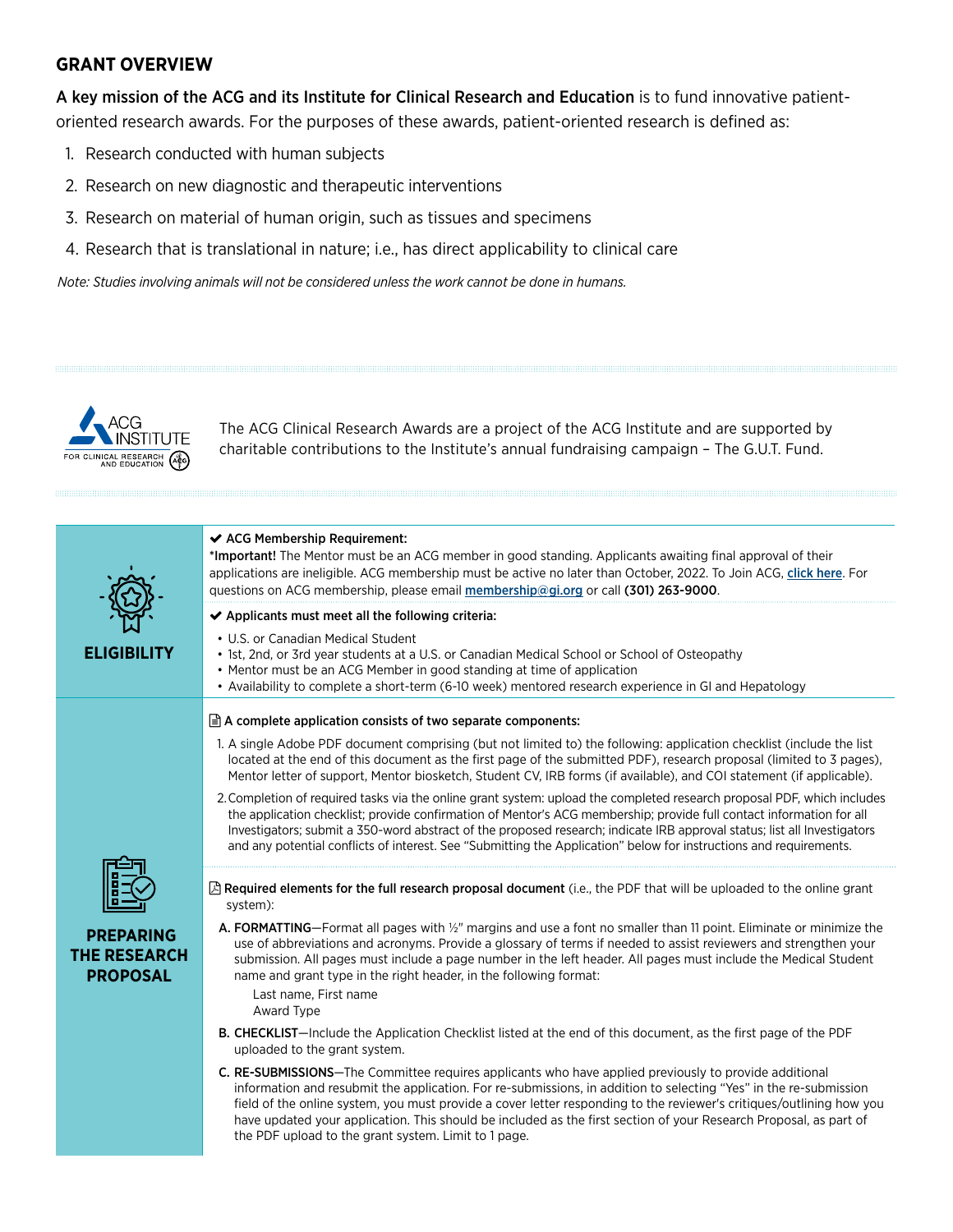- D. RESEARCH PROPOSAL—Limit to 3 pages (excluding references). Outline the proposed research. This should include the following sections:
	- Specific Aims— Provide a clear description of the specific objectives for the research you propose to conduct. Consider the following questions: What is the hypothesis to be addressed? What are the immediate objectives? What are the ultimate objectives? How does the proposed research fit into an overall research program?
	- Background/Significance—State how the proposed work bears on prior work and indicate how it will extend the boundaries of current knowledge.
	- Pilot Data/Previous Work—No preliminary data are required. However, if either the Mentor or the Mentee have prior data pertinent to the present application, it should be briefly presented here. References to published work are preferred to detailed descriptions of published manuscripts.
	- Research Plan—Provide the details of the research plan, including the inclusion/exclusion criteria for enrollment, methods to be used, the kinds of data that are to be collected, and how these data will be analyzed. Provide detailed sample size estimates. Grants without a statistical analysis section or sample size justification are unlikely to be successful. Please provide a timeline for the project, which should be completed prior to the applicant's graduation from the residency program. Include a 6-10 week timeline identifying anticipated key points in the progress of your research.
- E. DESCRIPTION OF RESEARCH ENVIRONMENT—Limit to 1 page. Describe the research environment, resources, and how this environment will provide enhanced support for the proposal. This section should describe how the research environment contributes to the success of the project and what type of institutional support, available equipment and other additional resources will be accessible to the investigators. Additionally, elaborate as to how this specific environment is conducive to the project in terms of access to patients, samples, knowledge, or any collaborative arrangements (e.g., additional skills or referrals provided by collaborators). This section should help the reviewers understand the feasibility of completing this project.
- F. REFERENCES-List citations numerically in the order in which they appear in the application. Be judicious in the use of references.
- G. BUDGET—Include a separate section for the budget amount requested. Indicate the time period of the award, and how much is being requested for the Medical Student'sliving expenses. Funding for this award will provide support of up to \$5,000 for living expenses.

#### *Allowable costs:*

• 6-10 weeks of living expenses.

#### *Costs not supported:*

- Salary support for Principal Investigator or Co-Investigators.
- Major equipment acquisition
- Manuscript preparation
- Travel
- Indirect costs (i.e., university overhead)

Do not include travel to the ACG Annual Scientific Meeting as part of your budget. The College will reimburse travel costs separately for those who are selected for funding.

- H. INSTITUTIONAL REVIEW BOARD (IRB) STATUS-Include the IRB approval letter, or indicate if IRB approval is pending. If IRB approval is pending at the time of submission and the grant proposal is subsequently approved for funding, funds will not be released until the IRB approval letter is received by the ACG.
- I. CONFLICT OF INTEREST STATEMENT—Include, if applicable.
- J. MENTORSHIP RESPONSIBILITIES AND LETTER OF SUPPORT—Required for PDF upload:
	- Responsibilities: The Mentor responsibilities include: a statement of support for the applicant, certification the project can be completed in 6-10 weeks, agreement to oversee the IRB approval to ensure it is ready for the start of the project, and that proper HIPAA training is implemented. The Mentor must also agree to oversee the Medical Student's required reporting for project. The Mentor's responsibilities should be acknowledged in the letter of support.
	- Letter of Support: A letter of support from the Mentor, no more than 2 pages in length, should accompany the grant. Include an assessment of the academic potential of the Trainee an acknowledgment of the Mentor's responsibility for the successful completion of the project and the educational experience of the Medical Student, and the plan for mentoring the Medical Student through successful completion of the project. The letter of support should emphasize those aspects of the applicant's interest and preparedness that relate to his/her suitability to undertake and complete this project in 6-10 weeks. The Mentor should describe past experiences that qualifies him/her as an appropriate Mentor for this award.
- K. BIOSKETCHES-Provide this for the Mentor (required), and for any other Investigators involved in the research project. Use the NIH format and adhere to the NIH 5-page limit. (For sample format see the NIH webpage at [grants.nih.gov/grants/forms/biosketch.htm](http://grants.nih.gov/grants/forms/biosketch.htm))
- L. APPLICANT CURRICULUM VITAE—Applicant should include his or her current Curriculum Vitae (C.V.) or NIH Biosketch. For sample NIH format see the NIH Web page: [grants.nih.gov/grants/forms/biosketch.htm](http://grants.nih.gov/grants/forms/biosketch.htm).
- M. APPENDICES—May be included (if needed) for data collection forms. Do not use to expand Research Proposal.



# **PREPARING THE RESEARCH PROPOSAL (Cont.)**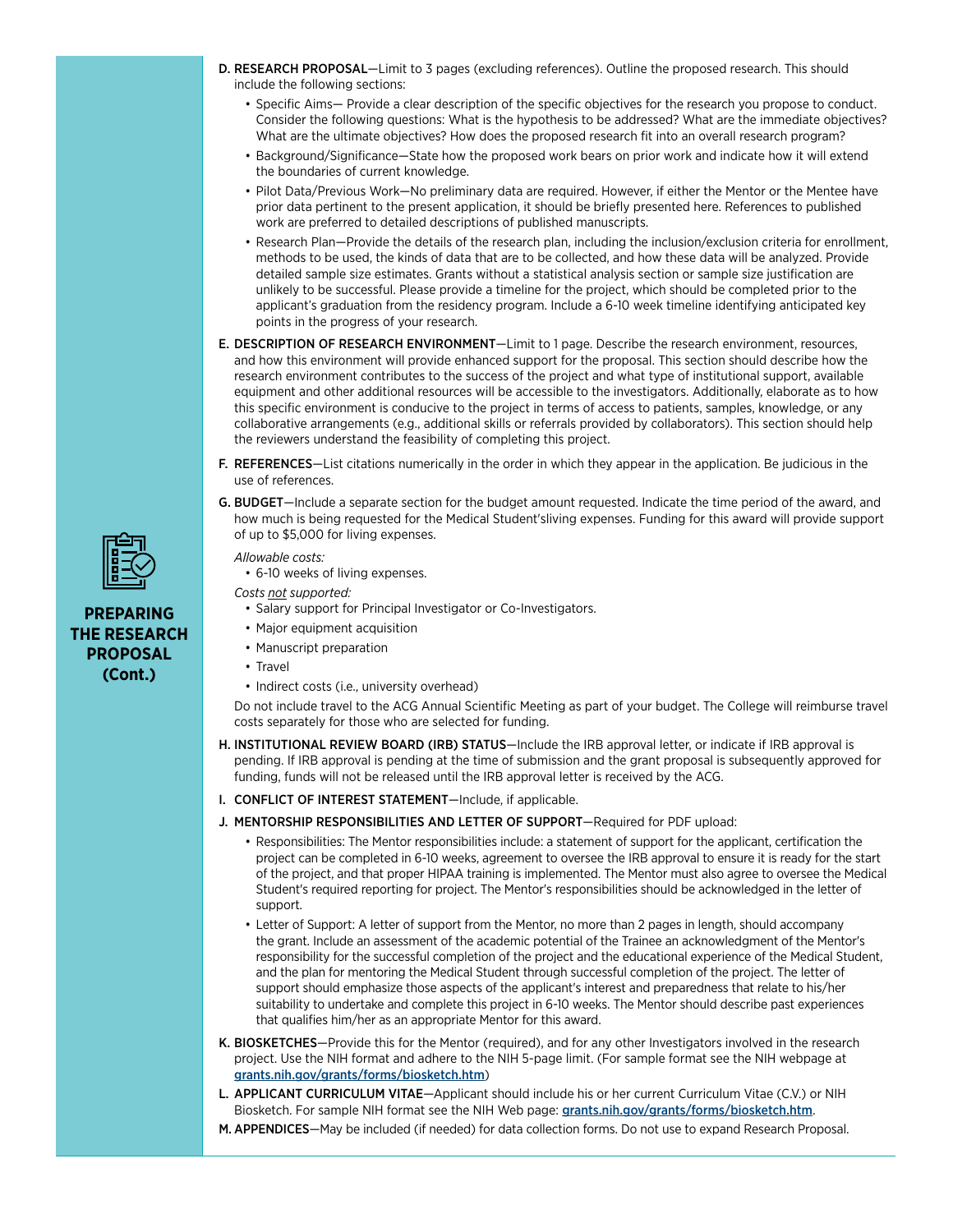- **All applications must be submitted online.** The online grant application site will open in early September; a link to the site will be available at **[gi.org/research-awards](https://gi.org/acg-institute/research-awards/)**. The submission **deadline is Monday, December 5, 2022, at 11:59 pm Eastern Time**. This deadline will be strictly enforced, and no exceptions will be made. Once you begin the online application process, you will be able to save your work and return to complete it until the submission deadline. As part of the online application process, applicants are required to provide information about others, such as institutional addresses and potential conflicts of interest for Co-investigators, the Responsible Mentor, etc. We encourage applicants to gather all the necessary information early and not wait until the last minute. The following tasks must be completed via the online grant system to successfully submit an application for grant consideration: A. INDICATE PROPOSAL TITLE AND SELECT GRANT TYPE—The title should be concise and clearly reflect the proposed research. Select the "Medical Student Research Award" grant type. B. ACG MEMBERSHIP VERIFICATION-You must provide an ACG member ID for your Mentor. The Mentor can look up the ID number by logging into [gi.org/membership](https://gi.org/membership/my-acg-login/), then clicking "My ACG" from the menu on the top right. Member ID is listed below Date of Birth. C. ADD INVESTIGATORS—List the Medical Student, Co-Investigators, and Responsible Mentor. Enter their names, ACG member status (and year joined if available), titles, email address, role (Medical Student, Co-Investigator, Responsible Mentor), and institution names and addresses.
	- D. INVESTIGATOR ADDITIONAL INFORMATION-Provide academic position of Medical Student. Add the Responsible Mentor's name and email.
	- E. RESEARCH PROPOSAL ABSTRACT—Provide an abstract of no more than 350 words that summarizes the proposed research.
	- F. RE-SUBMISSIONS—For re-submissions, select "Yes" in the re-submission field of the online system.
	- G. IRB STATUS—Verify current IRB status.
	- H. RESEARCH GRANT PROPOSAL PDF UPLOAD–Format the file as required in the "Preparing the Research Proposal" section, including all required elements, and upload the file as directed. The file name should include the Medical Student's first and last name.
	- I. ACKNOWLEDGEMENT OF RESPONSIBLE INVESTIGATOR-Indicate agreement to abide by the grant requirements, if awarded grant funding. This must be signed by the Responsible Mentor. The grant system will prompt you to select a Responsible Mentor, who will then receive an email to complete this form.
	- J. CONFLICT OF INTEREST-A potential conflict of interest (COI) exists when research involves a device from which any Investigator(s) or a company may benefit. It also exists when research involves a pharmaceutical agent that is not FDA-approved for any indication. A conflict of interest exists if any Investigator holds or has submitted a patent on a device or pharmaceutical agent or is a major shareholder in a company involved in the research. If applicable, select "Yes" and include a detailed explanation within the grant system, including the names of each Investigator and their potential COIs.
	- **Immediately following the application submission period, all applications are reviewed and scored by the ACG Research Committee,** following its standardized process.

Reviewers consider the following when scoring applications: scientific merit, clinical significance of the research proposal, methods, as well as merits of the applicant and the mentoring team in providing support. The Committee will

**APPLICATION REVIEW PROCESS**

consider the following: • Project's Scientific Merit (50%)—composed of the following: • Clinical Significance (12.5%)

- Feasibility (including availability of adequate resources, personnel, and facilities) (12.5%)
- Methods—Clear study design, adequate power and sample size to address the question, and plan for statistical analysis of data (25%)
- Merit of the Applicant (25%)—previous academic achievements, excellent training, and previous evidence of intellectual rigor

• Mentor (25%)—previous mentoring record, publishing record, and evidence of ability to support a new Investigator

The same project should not be submitted for multiple grant types, and will not be considered if this occurs.



## **SUBMITTING THE APPLICATION**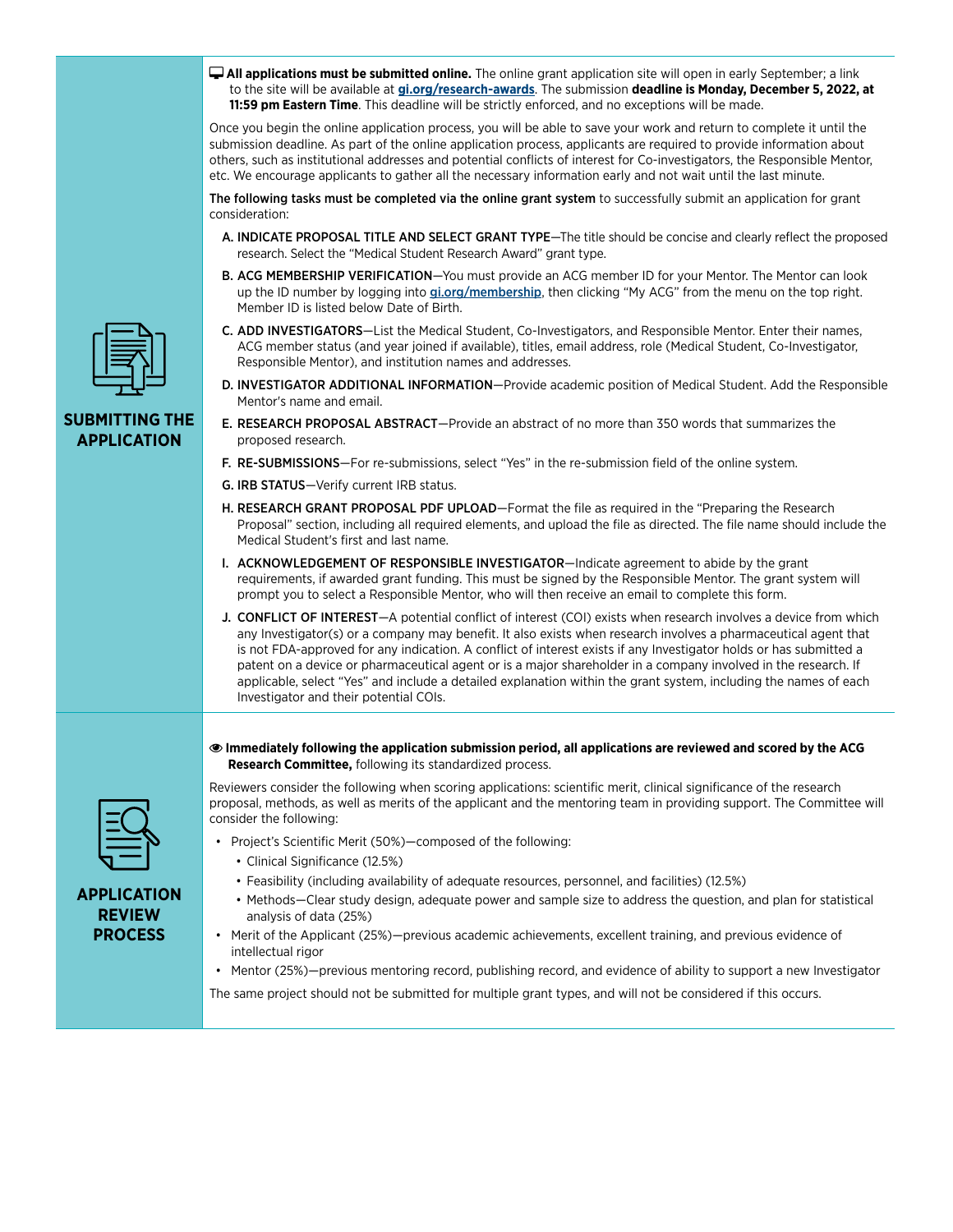|                                                                                | about the status of your application.                                                                                                                                                                                                                                                                                                                                                                                                                                                                                                                                                                                                                                                                                                                                                                                                                                                            | $\Delta$ Notification of Awards will be completed by April 1, 2023 Please do not contact ACG prior to this date to inquire             |  |
|--------------------------------------------------------------------------------|--------------------------------------------------------------------------------------------------------------------------------------------------------------------------------------------------------------------------------------------------------------------------------------------------------------------------------------------------------------------------------------------------------------------------------------------------------------------------------------------------------------------------------------------------------------------------------------------------------------------------------------------------------------------------------------------------------------------------------------------------------------------------------------------------------------------------------------------------------------------------------------------------|----------------------------------------------------------------------------------------------------------------------------------------|--|
| <b>AWARD</b><br><b>NOTIFICATION</b><br><b>AND GRANT</b><br><b>REQUIREMENTS</b> | • Funding: Awards consist of up to \$5,000 (\$500 per week stipend). Funds are to be used to defray living expenses<br>associated with the short-term research experience for students enrolled in medical or doctor of osteopathy degree<br>programs. Funds received by the Medical Student are not to be used for supplies or other costs associated with the<br>research. Separate from the funds received for this award, successful applicants are also eligible for reimbursement<br>for travel expenses to attend the ACG Annual Scientific Meeting in the year of their award.                                                                                                                                                                                                                                                                                                           |                                                                                                                                        |  |
|                                                                                | • Travel to ACG Annual Scientific Meeting: The ACG considers attendance at our national meeting a seminal experience<br>for Medical Students with an interest in gastroenterology and hepatology. For that reason, awardees will be supported<br>to attend this meeting in the year of their award (ACG 2023 will be held in Vancouver, BC, Canada, October 20-25).<br>For those selected for funding this support will include: free registration at the ACG Annual Scientific Meeting (you<br>must still pre-register), travel costs of up to \$1,500, consistent with the policies of the College, will be reimbursed (e.g.,<br>hotel, coach airfare or train, mileage, parking, and/or taxi) after submission of receipts to the ACG Institute. For those<br>selected for funding, further details on travel reimbursement and meeting registration will be provided in the award<br>letter. |                                                                                                                                        |  |
|                                                                                | • Required Progress Reports: Awardees must file a final progress report that includes a financial statement by<br>September 30, 2024 on completion of the project. Progress reports will be submitted online through the ACG<br>website gi.org/reporting-form-for-past-acg-grant-recipients, and financial statements will be emailed to<br>research@gi.org.                                                                                                                                                                                                                                                                                                                                                                                                                                                                                                                                     |                                                                                                                                        |  |
|                                                                                | • Abstract Presentation at an ACG Annual Scientific Meeting: ACG encourages the selected awardee to submit any<br>abstracts to the ACG Annual Scientific Meeting for presentation (see ACG abstract submission details for requirements).<br>. Publication: All publications arising from work funded by this award must acknowledge support of an ACG Clinical<br>Research Award.                                                                                                                                                                                                                                                                                                                                                                                                                                                                                                               |                                                                                                                                        |  |
|                                                                                | For any questions about grant requirements, please refer to the <b>FAQs</b> .                                                                                                                                                                                                                                                                                                                                                                                                                                                                                                                                                                                                                                                                                                                                                                                                                    |                                                                                                                                        |  |
|                                                                                | Prior grant application submitters must create a new login for the grant system each year, even if you have applied for<br>an ACG grant previously.<br>Technical support questions about the online submission system: Contact CadmiumCD Technical Support<br>using the Technical Support link on the upper right corner of the submission site's screen, via email at<br>Support@cadmiumcd.com or via phone at (877) 426-6323.                                                                                                                                                                                                                                                                                                                                                                                                                                                                  |                                                                                                                                        |  |
| <b>QUESTIONS OR</b><br><b>ASSISTANCE</b>                                       |                                                                                                                                                                                                                                                                                                                                                                                                                                                                                                                                                                                                                                                                                                                                                                                                                                                                                                  |                                                                                                                                        |  |
|                                                                                | For any questions not answered in the RFA or FAQs, or reporting questions, contact us via email at research@gi.org.                                                                                                                                                                                                                                                                                                                                                                                                                                                                                                                                                                                                                                                                                                                                                                              |                                                                                                                                        |  |
|                                                                                | September, 2022                                                                                                                                                                                                                                                                                                                                                                                                                                                                                                                                                                                                                                                                                                                                                                                                                                                                                  | Application submission period opens                                                                                                    |  |
|                                                                                | September 16, 2022                                                                                                                                                                                                                                                                                                                                                                                                                                                                                                                                                                                                                                                                                                                                                                                                                                                                               | ACG Membership application deadline (only for applications who are not<br>ACG members-see the Eligibility Section for further details) |  |
|                                                                                | Monday, December 5, 2022                                                                                                                                                                                                                                                                                                                                                                                                                                                                                                                                                                                                                                                                                                                                                                                                                                                                         | Application submission period closes (11:59 pm Eastern time)                                                                           |  |
| IMPORTANT<br><b>DATES</b>                                                      | By/before April 1, 2023                                                                                                                                                                                                                                                                                                                                                                                                                                                                                                                                                                                                                                                                                                                                                                                                                                                                          | Award notifications are sent                                                                                                           |  |
|                                                                                | May 1, 2023                                                                                                                                                                                                                                                                                                                                                                                                                                                                                                                                                                                                                                                                                                                                                                                                                                                                                      | Award period begins / disbursement check provided                                                                                      |  |
|                                                                                | September 30, 2024                                                                                                                                                                                                                                                                                                                                                                                                                                                                                                                                                                                                                                                                                                                                                                                                                                                                               | Final report due                                                                                                                       |  |